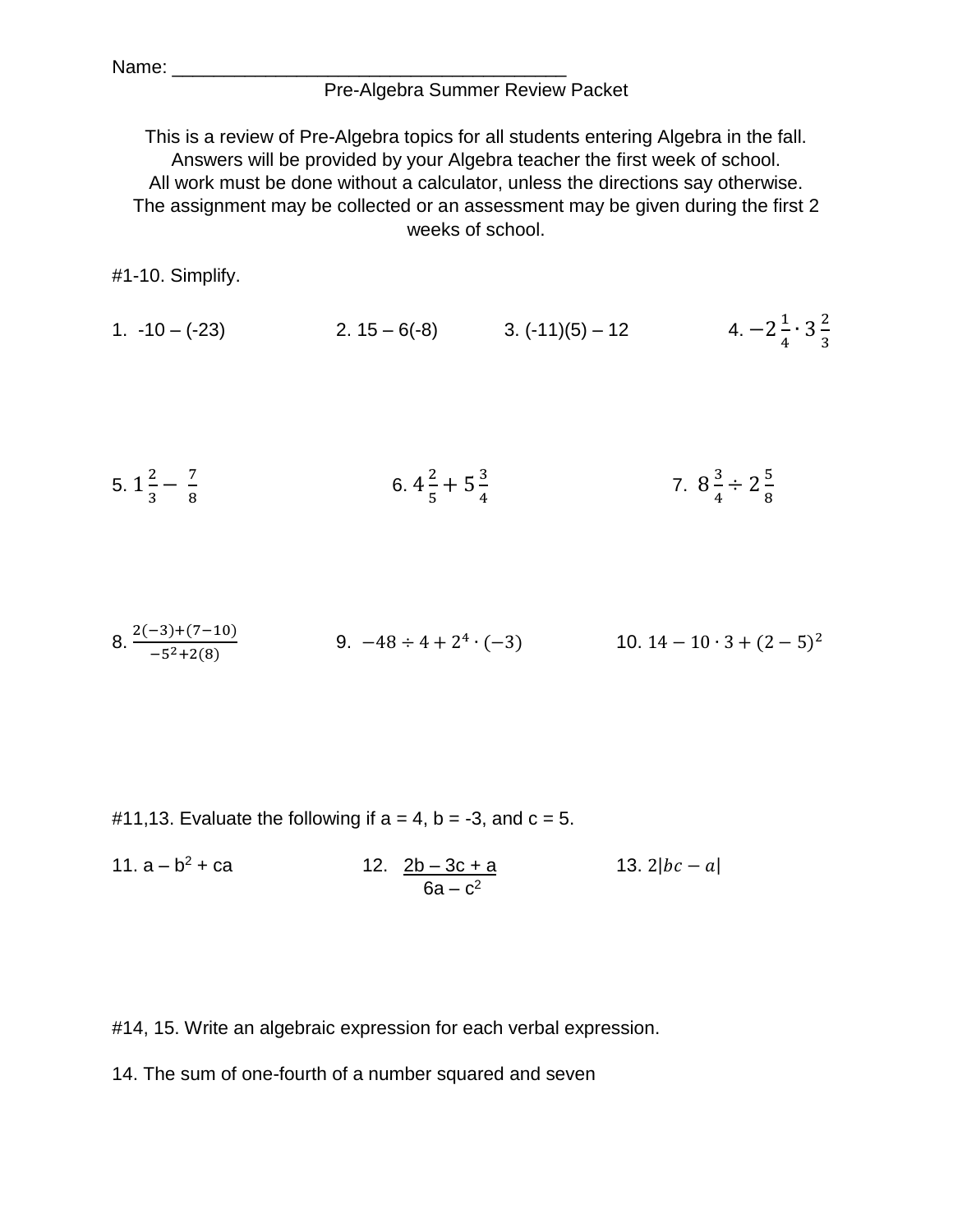15. Four less than five times a number #16-19. Simplify each expression completely.

16.  $\frac{1}{2}$  (4x + 6y – 10) 17. -4x – 6y + 10y – x

18.  $2(x-5) + 4(3x - 2)$  19.  $7y - 3(4x - 1) + 6y - 9x$ 

#20-24. Use a proportion or equation to solve. You must show the proportion or equation and work. You may use a calculator and round if necessary.

20. My friends and I went out to dinner. We left the waitress \$20, which was a 16% tip. How much was our bill before the tip?

21. A jacket you want to buy was originally priced at \$175. It is on sale for \$131. By what percent was the price reduced? (Approximately)

22. You want to buy a television that costs \$250. You have a 15% off coupon and then you have to pay 7% tax. How much do you have to pay for the television?

23. You are making a recipe for cookies. The recipe calls for ¾ cup of butter for 3 dozen cookies. How many cups of butter do you need if you want to make 180 cookies?

24. Katie and Tara are making crafts for their school's craft fair. For every 7 Tara makes, Katie makes 9. If they made a total of 240 crafts, how many did each girl make?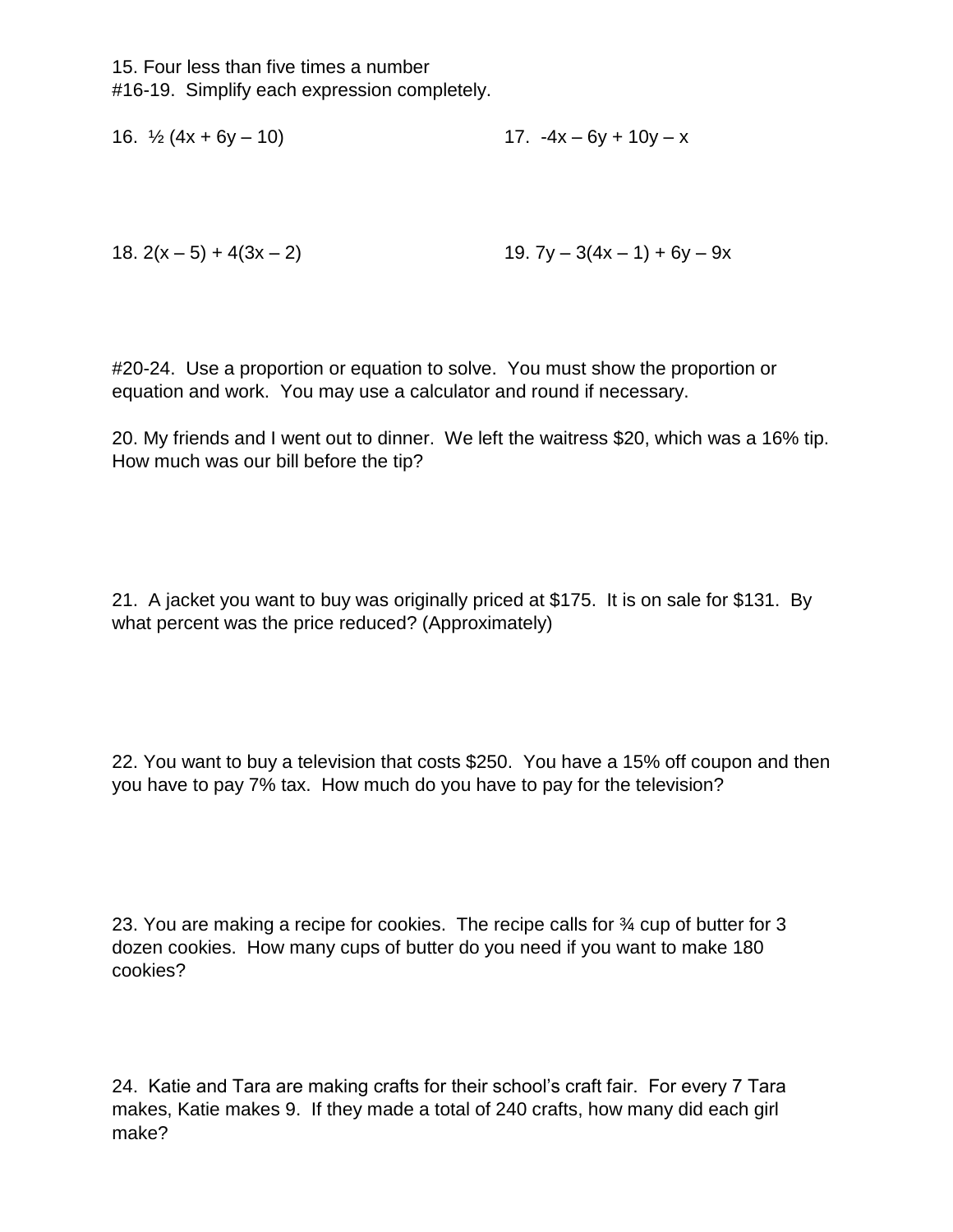#25-30. Solve the following equations.

$$
25. -3x - 3 = 12
$$
 26.  $4(3x - 1) - 2x = 16$ 

27. 
$$
\frac{5}{6}x - 7 = \frac{2}{3}
$$
 28.  $-2x + 8 + 4x = -10 + 2x + 18$ 

29. 
$$
2(3x-4) + 11 = -x - 5 + 7x
$$
  
30.  $\frac{1}{2}x - \frac{3}{4}x - 8 = -7$ 

#31-34. Write and solve an equation for each.

31. 331 students went on a field trip. Six buses were filled equally and 7 students traveled in cars. How many students were on each bus?

32. Jill sold half of her comic books and then bought sixteen more. Now she has 36 comic books. With how many comic books did she begin?

33. How old am I is 400 reduced by twice my age is 344?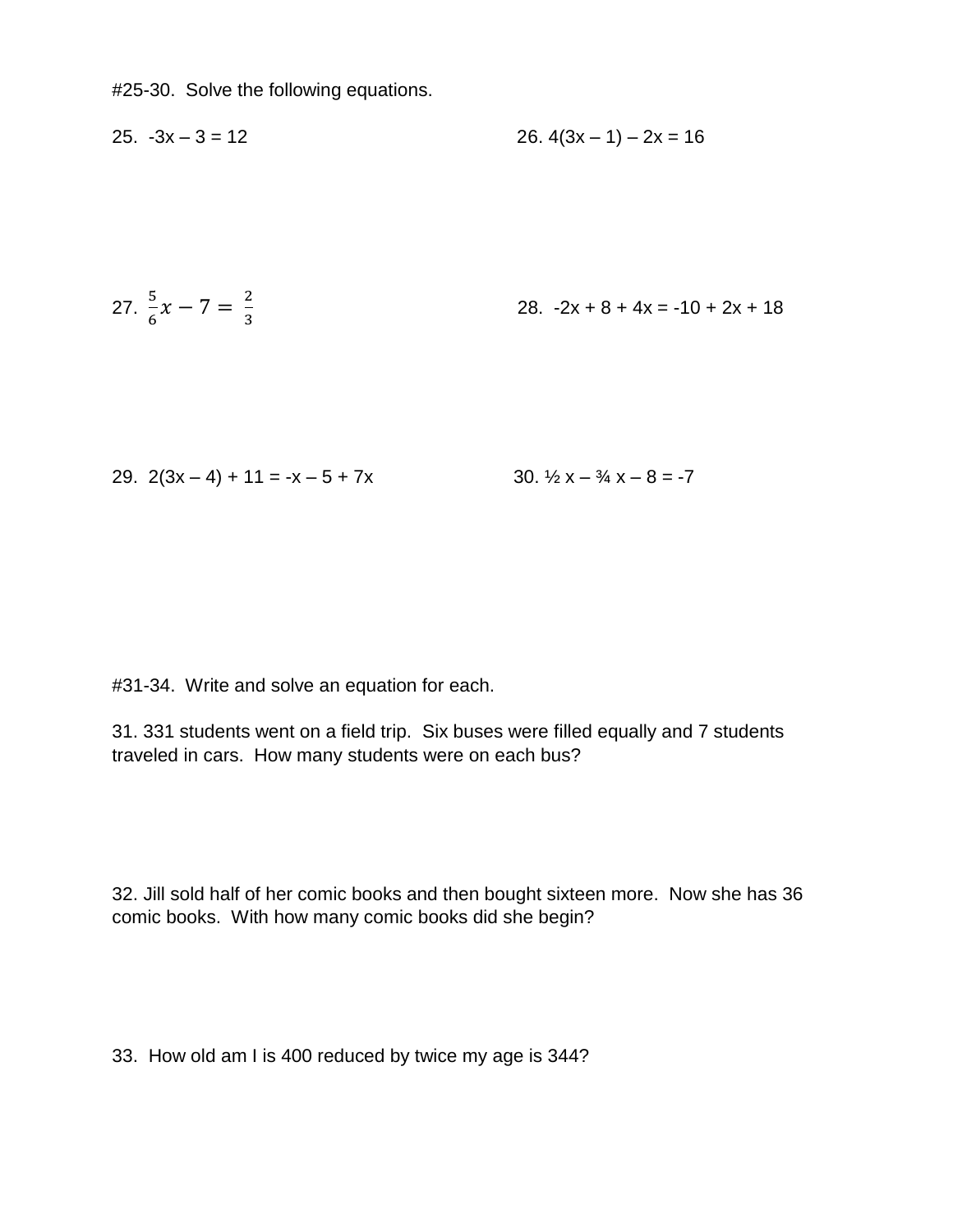34. Thomas had \$550 in his bank account and was spending/withdrawing \$20 per week. Jillian had \$95 in her account and was saving/depositing \$15 per week. In how many weeks will Thomas and Jillian have the same amount of money in their accounts?

#35, 36. Solve each inequality.

35. 
$$
4x + 7 > -1
$$
 36.  $-2(x - 7) \le -4x - 10$ 

#37, 38. Graph each inequality.

| $37. x > -5$ | 38. $x < 8$ |
|--------------|-------------|
|--------------|-------------|

#39, 40. Write and solve an inequality for each.

39. 10 more than 8 times a number is at most 50.

40. 4 times the difference between a number and 6 is at least 12.

#41, 42. List the factors of the following numbers.

41. 120 42. 250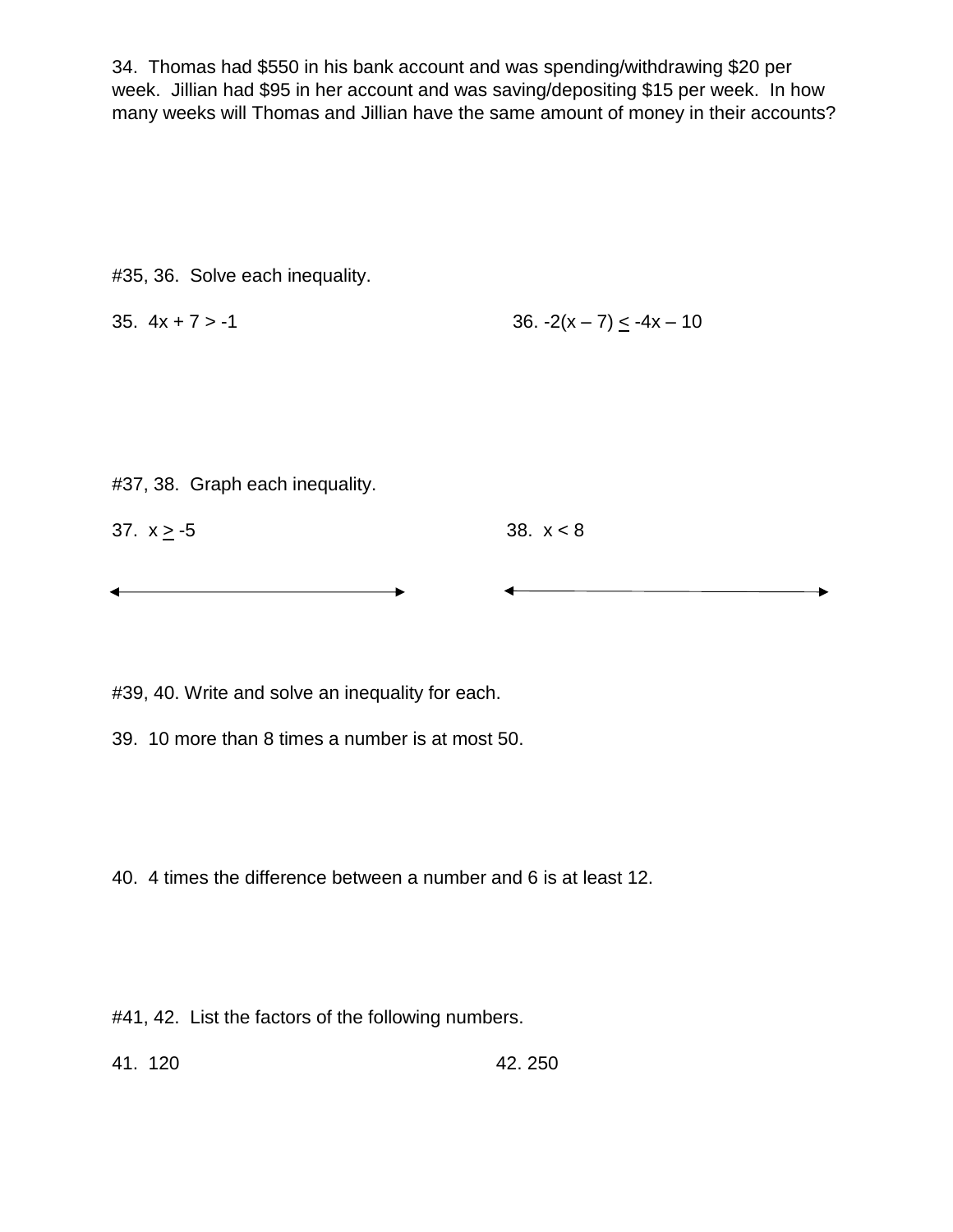#43-45. Simplify using the properties of exponents.

43.  $(3x^4)(4x^5)$  $(2x^3y^2)^4$  $45. \frac{20y^8}{4}$  $4y^3$ 

#46, 47. Solve the following equations for y. (Get y alone.)

46.  $-10x + 5y = 15$  47.  $5x - 4y = 12$ 

#48, 49. Find the slope of the line through the given points.

48. (-2, -4) and (1, -5) 49. (-3, 7) and (-3, -11)

#50, 51. Give the equation of the lines graphed in slope-intercept form.



#52, 53. Are these functions? Briefly explain why of why not.